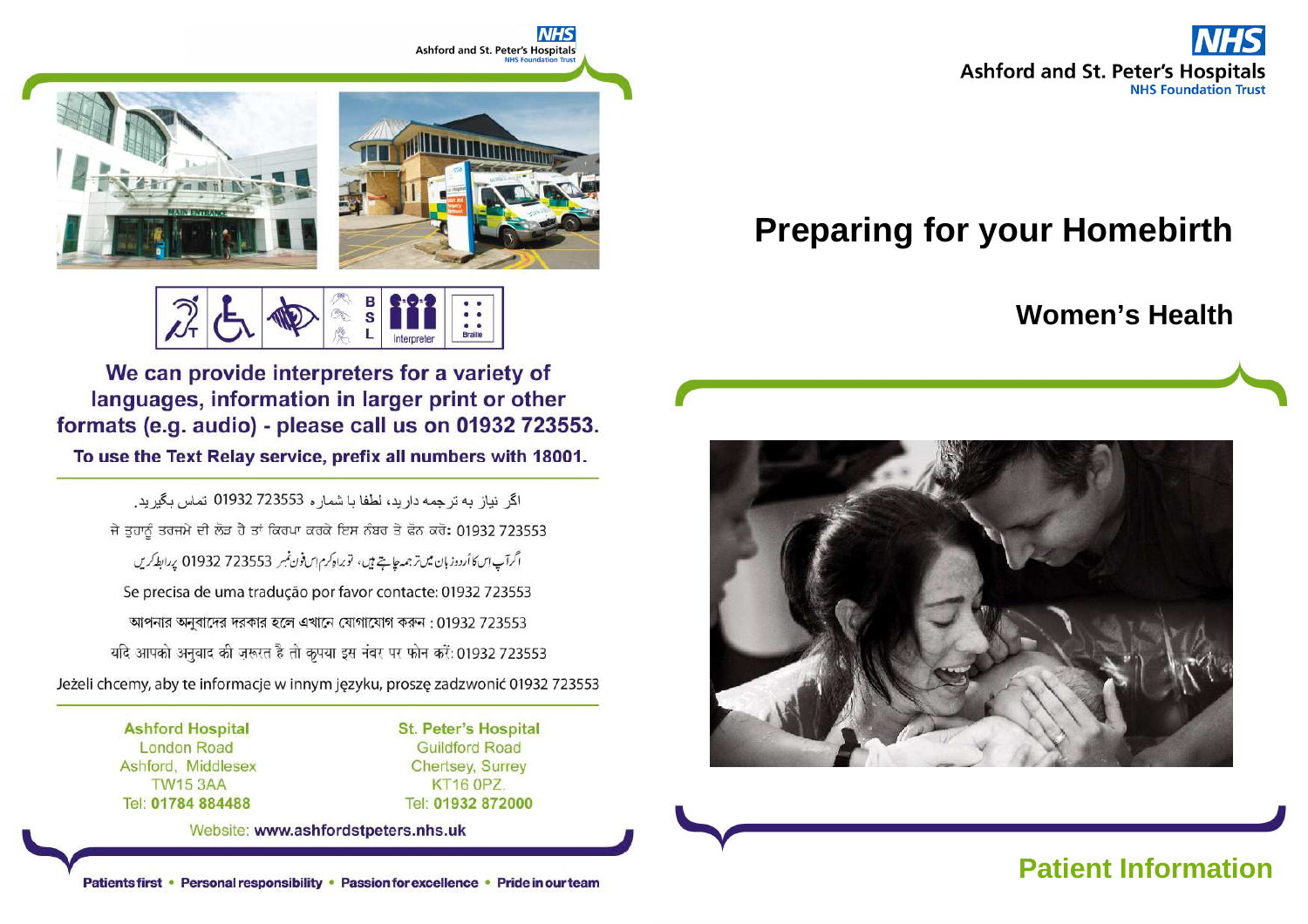This leaflet is intended to give you additional information to that received from a healthcare professional.

# **PREPARING FOR HOMEBIRTH**

This leaflet aims to give you some assistance in planning your homebirth. The community midwifery team finalise arrangements once you are around 37 weeks pregnant. It is not advisable to have your baby at home before you are 37 weeks pregnant. Your community midwife will arrange to visit you at home to assess the birthing environment and finalise your plans for labour and birth. The midwife will also complete a homebirth risk assessment, to identify if there are any reasons a homebirth would not be advisable. She will also ensure that the on call midwives have all relevant information about you, including pregnancy details and directions to your home etc.

You may wish to discuss the following:

#### **Contact Numbers**

• You will need to phone the Abbey Birth Centre as soon as you think you are in labour on 01932 723761. The midwife will assess whether the community midwife needs to visit you at home, and will contact the appropriate community midwife accordingly. The midwife who attends may not be a midwife you already know. A second midwife will be called out to assist around the time of birth.

#### **Further Information**

 We endeavour to provide an excellent service at all times, but should you have any concerns please, in the first instance, raise these with the Matron, Senior Nurse or Manager on duty.

If they cannot resolve your concern, please contact our Patient Experience Team on 01932 723553 or email **asp-tr.patient.advice@nhs.net**. If you remain concerned, the team can also advise upon how to make a formal complaint.

**Author:** Luisa Jbira; Theresa Spink **Department:** Women's Health**Version:** 3 **Published:** May 2018 **Review:** May 2021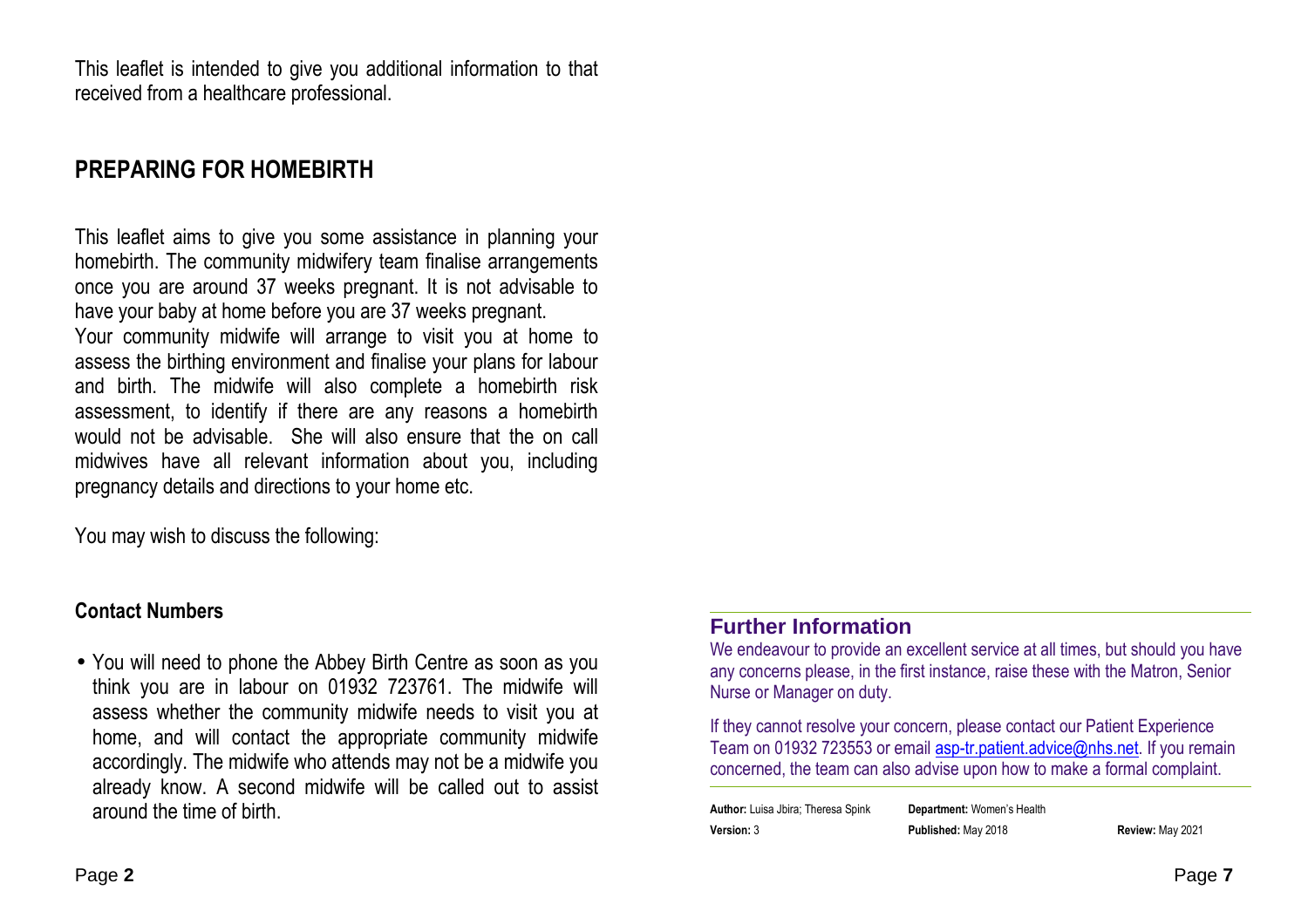• Your midwife usually stays with you for at least one hour after the birth, to ensure all is well before she leaves. She will leave contact numbers with you should you have any concerns. The community midwife will arrange to visit you again either later that day or the next day, depending upon the time of birth. Your community midwife will arrange further postnatal visits with you.

# **FURTHER INFORMATION**

Pregnancy Advice Line 0300 123 5473

Ashford & St Peter's Maternity http://www.asph.nhs.uk/maternity

Home Birth Support Group www.homebirth.org.uk

NHS Choices www.nhs.uk/mypregnancy

Birth Choice UK www.birthchoiceuk.com

National Childbirth Trust https://www.nct.org.uk/birth-topics/home-birth

#### **On call arrangements**

- Depending on the time of the day, the midwife may be on call from her own home, or out in the community carrying out her daily duties. Please try to give enough notice to allow for the midwife to obtain equipment from the hospital and travel to your home, taking into consideration traffic etc. There may be a change-over of midwives during your labour. This is to ensure that the midwife caring for you is within a safe level of working hours.
- If you feel your baby is going to be born before the midwife has arrived at your home, dial 999 and ask for a paramedic ambulance. If you have time, also phone the Pregnancy Advice Line for verbal assistance on 0300 123 5473.

## **Care in labour**

- The midwife will bring equipment with her, such as gas and air cylinders and resuscitation equipment etc.
- Your baby's heartbeat will be monitored at regular intervals throughout your labour using a handheld Doppler.
- The midwife will assess your progress and wellbeing by checking your baby's position abdominally, performing vaginal examinations, and checking your pulse and blood pressure with your consent.
- There are usually two midwives present at the time of birth, there may also be a student midwife present – please let us know if you do not wish to have a student present.